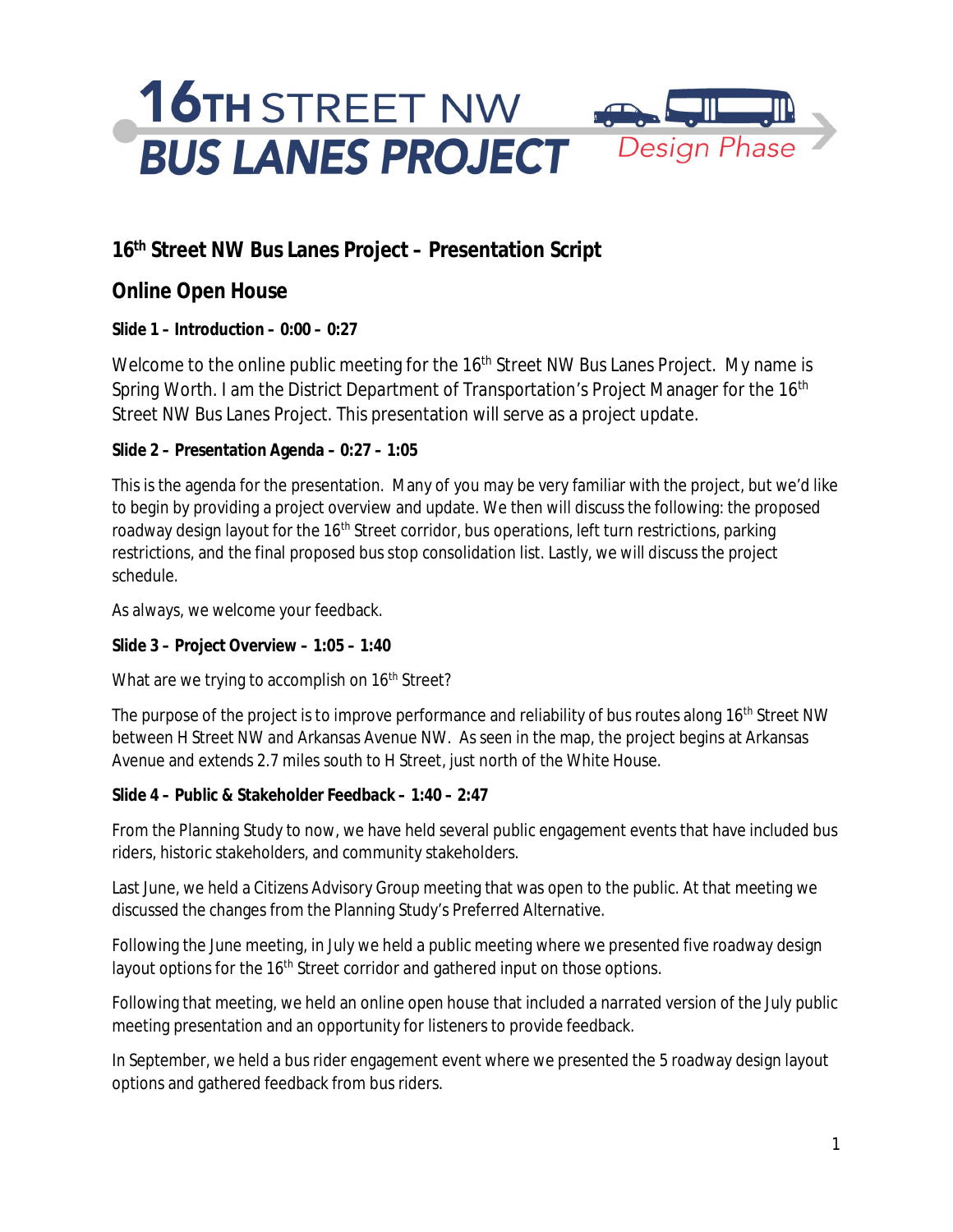**Slide 5 – Planning Study Recommendation (2016) – 2:47 – 4:13**

Now we'd like to provide an overview of where we are with implementing the project. This table is from the Planning Study that was completed in the spring of 2016. This table shows the implementation phasing for the 16<sup>th</sup> Street Project. We are currently in phase 2 of the project.

We are working on completing the design for the 16<sup>th</sup> Street corridor and we plan to complete the design for the corridor in 2019 and implement it in 2020.

We have already implemented Transit Signal Priority (TSP) for 33 intersections along 16<sup>th</sup> Street. DDOT is collaborating with WMATA on TSP evaluation and optimization.

WMATA has increased the S9 limited stop service and has upgraded to low floor and articulated buses.

DDOT is currently conducting a study for the 14<sup>th</sup> Street corridor to help with bus performance.

DDOT is working on automated enforcement and is working with WMATA and the region on off-board fare payment.

We have conducted public meetings and engagement events from the onset of the project and we will continue to do so.

**Slide 6 – Proposed Design Layout – 4:13 – 6:07**

This slide shows the proposed roadway layout design for the 16<sup>th</sup> Street corridor. The diagram on the left shows what the 16<sup>th</sup> Street corridor will look like during the peak periods when the project is implemented. The bolded black line shows where the peak period, peak direction bus lane will be, the gray dash line shows where the reversible lane will be, and the black dotted arrow is where the all-day bus lane will be.

During the AM rush period, the bus lane will be between Arkansas Avenue and Irving Street, Fuller Street to U Street and M to Eye Street.

During the PM rush period, the bus lane will be on 16<sup>th</sup> Street between Eye Street and M Street, P to U Street, and Irving to Arkansas Avenue. There will be no extension of the reversible lane. The reversible lane will remain between Arkansas Avenue and Irving Street. By not extending the reversible lane, the navigation for motorists will remain similar to what it is today.

The all-day bus lane southbound from Irving Street Fuller Street.

DDOT can design this bus lane layout by 2019 and implement it in 2020. DDOT plans to add additional queue jumps, improve the bus stops throughout the corridor, make pedestrian improvements, and continue to use TSP. We will share examples of each of these during this presentation.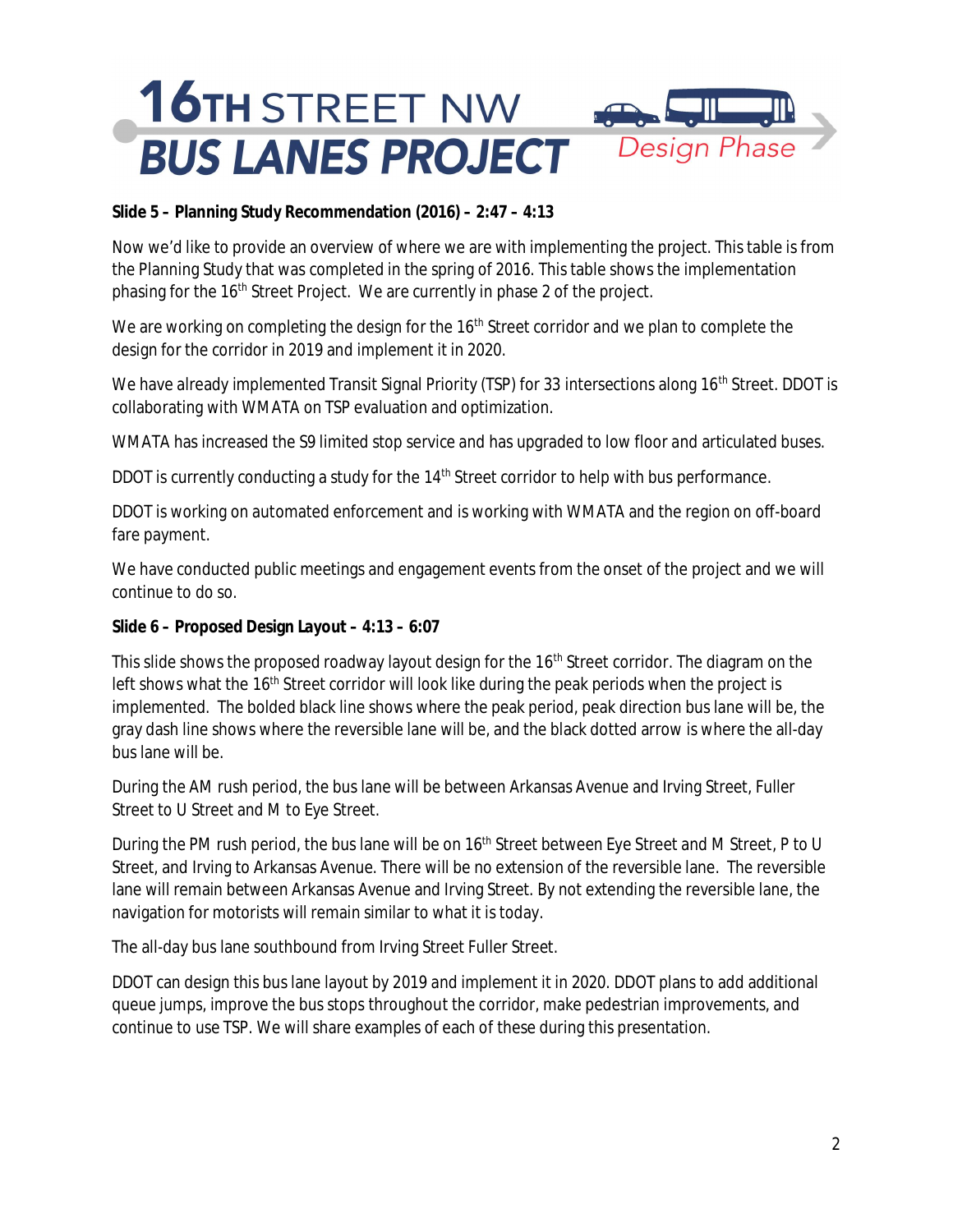**Slide 7 – Bus Stop Improvements – 6:07 – 7:41**

We are making bus stop improvements throughout the 16<sup>th</sup> Street corridor. This slide features an example of a bus stop improvement that we are proposing for the northbound bus stop on 16<sup>th</sup> Street at Irving.

Right now when passengers get on an off of the bus at this stop, they step into dirt. And when it's been raining, they step into mud. This is particularly an issue for riders who have mobility constraints- for example riders in wheelchairs. To improve the landing area in front of the bus, we plan to install concrete along the sidewalk for bus riders to have a flat, clear surface when getting on and off the bus. We also will improve the adjacent curb ramps.

In addition to adding the clear surface, we also plan to extend the bus zone at this stop. Right now, many of the bus zones on  $16<sup>th</sup>$  Street are not long enough for the buses to fully pull over to the curb. As a result, the buses stick out into traffic which oftentimes causes side swipe collisions with vehicles. So to deal with this issue, we are expanding the bus zones so that the bus can fully pull over to the curb and passengers can safely get on and off of the bus.

We also are planning to install an additional bus shelter at this stop which will enhance the bus rider experience.

**Slide 8 – Bus Operations – 7:41 – 8:36**

To improve bus operations along the 16<sup>th</sup> Street corridor, we will be installing queue jumps. Currently we have a queue jump at the northbound intersection on 16<sup>th</sup> Street at U Street. The queue jump gives priority to buses at the intersection—it gives the bus the green light (so to speak) before the vehicles. We are planning to add additional queue jumps at the northbound intersection at Harvard Street NW and southbound at M Street NW.

Since 2016, Transit Signal Priority has been operating at all 33 signalized intersections on 16<sup>th</sup> Street.

DDOT is working with WMATA and regional partners on all-door boarding and off-board fare payment.

**Slide 9 – Transit Time Savings – 8:36 – 10:07**

This slide shows the transit time savings table from the Planning Study. This table is an estimate for how much time we can expect to save with each improvement we're proposing for the corridor. The far left column lists the improvement, the middle column provides the estimated savings in minutes, and the far right column shows the alternatives from the Planning Study that included the improvement.

Next to each improvement are stars. The blue star is next to improvements that are included in the design layout option that DDOT will implement in 2020. The improvements include: bus stop removal/consolidation, bus lanes, queue jumps, intersection reconfiguration at the Harvard/Columbia/ Mt. Pleasant St. NW intersection, and midday parking removal.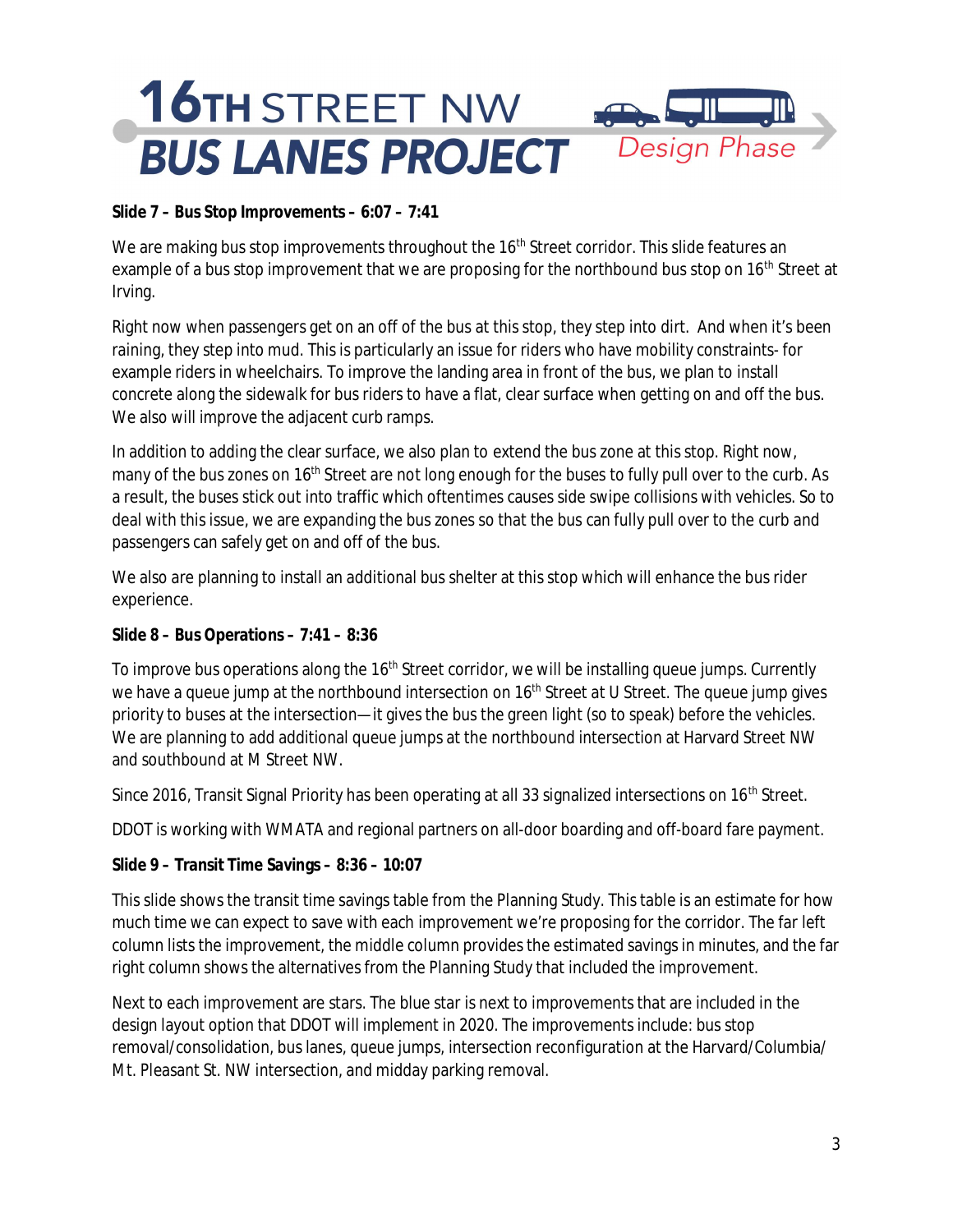# **16TH STREET NW BUS LANES PROJECT** Design Phase

The red star is next to the fleet mix upgrade with low-floor and articulated buses which have already been updated.

The yellow star is next to off-board fare payment, SmarTrip card top-off, and all-door boarding that is still under consideration.

The green star is next to the S1 converted to limited stop service, which is no longer under consideration.

**Slide 10 – Transit Time Savings – 10:07 – 11:25**

Based on the transit time savings information provided on the previous slide, the Planning Study's Preferred Alternative estimated approximately 4-6 minutes of time savings during the AM peak period in the southbound direction and approximately 5-6 minutes of time savings during the PM peak period in the northbound direction. The proposed design layout that DDOT is planning to implement in 2020 has a time savings of approximately 2-3 minutes during the AM peak period in the southbound direction and 2-3 minutes in the PM peak period in the northbound direction.

The Planning Study Preferred Alternative time savings calculation included all of the listed improvements while the Proposed Design Layout Option primarily includes infrastructure improvements. The variation in transit time savings will depend on the specific bus route. It's important to note that the Transit Signal Priority has not been included in these transit time savings, since it only applies to buses running behind schedule.

**Slide 11 – Proposed Design Layout – 11:25 – 11:52**

This slide shows a rendering of what the street will look like with the proposed design layout. The rendering shows the cameras that will be used for enforcement, signage that will indicate when the bus lane is in operation, and the red horizontal striping currently proposed for the peak period bus lane.

**Slide 12 – Left-Turn Restrictions Northbound (Changes from Existing) – 11:52 – 13:42**

To keep all the vehicles and buses moving along 16<sup>th</sup> Street, DDOT is proposing left turn restrictions. We will go through each of the proposed left turn restrictions. We also will provide an option for alternative routing. However, it is VERY important to note, that the alternative routing will be largely dependent on the motorist's specific origin (where the trip begins) and destination (where the trip ends).

Let's now go through the left turn restrictions. The left-turn restrictions in the northbound direction from 16<sup>th</sup> Street include:

- Park Road will have an all-day left-turn restriction. A reroute option is to take a right-turn onto Pine Street/Sacred Heart Way and left-turn onto Park Road.
- Another northbound left-turn restriction is Riggs Place NW during the PM Peak Period. A reroute option will be to take an alternative route along 15<sup>th</sup> Street.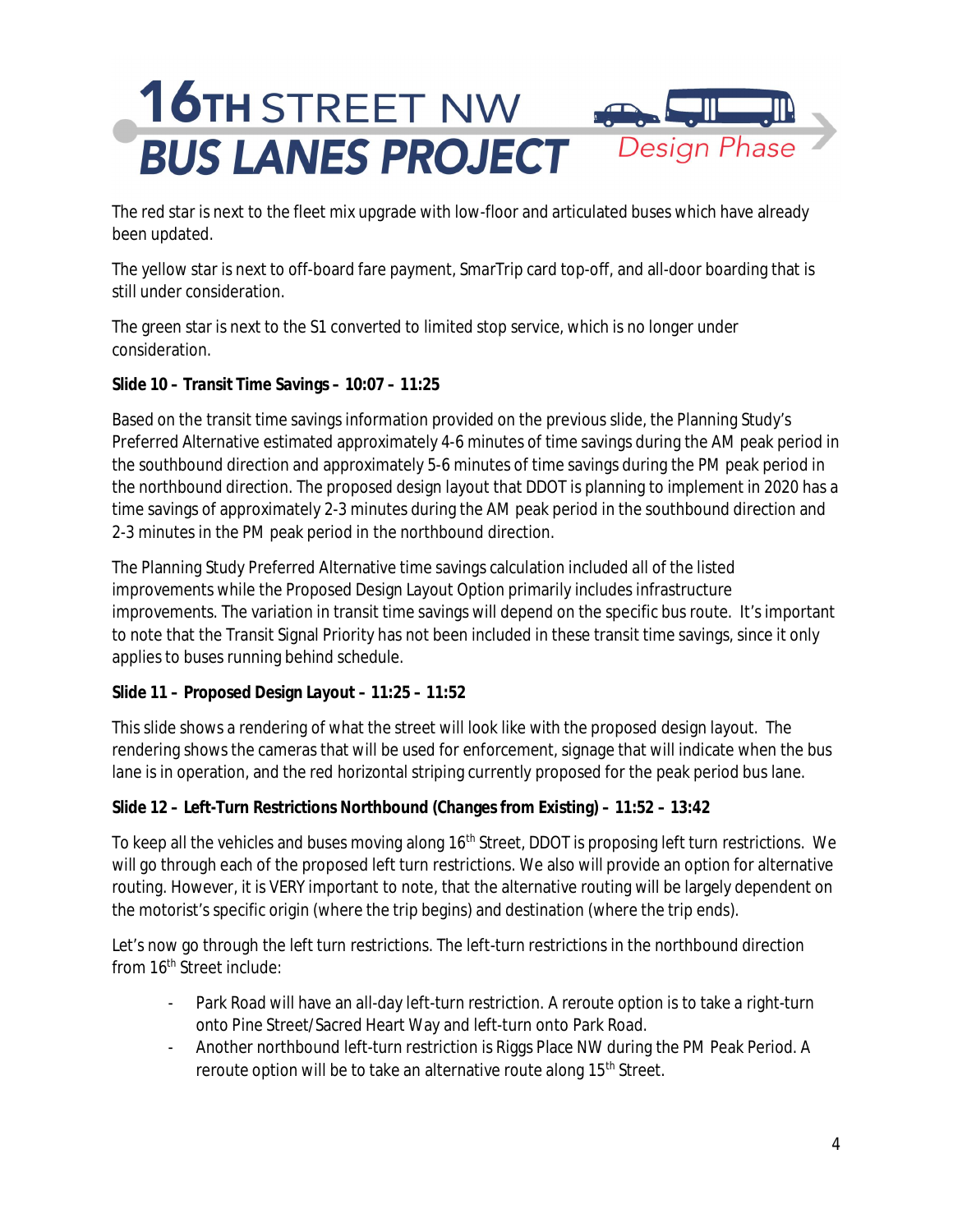- Another northbound left-turn restriction is R Street NW during the PM Peak Period. A reroute option will be to take an alternative route along 15<sup>th</sup> Street.
- Another northbound left-turn restriction is P Street during the AM and PM Peak Period. A reroute option will be to take an alternative route along 15<sup>th</sup> Street.

**Slide 13 – Left-Turn Restrictions Southbound (Changes from Existing) – 13:42 – 14:55**

The left-turn restrictions in the southbound direction from 16<sup>th</sup> Street include:

- Monroe Street NW during the AM Peak Period. A reroute option will be to take a right-turn onto Newton Street, left-turn onto Brown Street, and left-turn onto Monroe Street.
- Another southbound left-turn restriction is Irving Street NW during both the AM and PM Peak Period. The reroute option will be to take a left-turn at Harvard Street. Just to note, Harvard Street is a new left-turn being proposed and is not allowed today. We will discuss this in detail shortly.
- Another southbound left-turn restriction is Euclid Street NW during the AM Peak Period. The reroute option is to take a left-turn onto Harvard Street.
- Another southbound left-turn restriction is P Street during the PM Peak Period. A reroute option will be to take a left-turn onto Q Street.

**Slide 14 – Proposed Design Layout – 14:55 – 15:40**

As discussed in the previous slide, an additional left-turn lane is being added onto 16<sup>th</sup> Street to accommodate left-turns onto Harvard Street. The diagram on the left illustrates how the left-turn is being added. DDOT is planning to modify the concrete islands to accommodate the left turn from 16<sup>th</sup> Street onto Harvard.

The diagram on the right shows one of the pedestrian improvements for the corridor. For the 16<sup>th</sup> & Pine/Sacred Heart intersection, we're planning to add a curb extension to slow motorists down so pedestrians can safely cross the street.

**Slide 15 – Parking Restrictions – 15:40 – 16:24**

So what are we doing with parking on the corridor? Our plan is consistent with the Planning Study recommendation to remove all parking during the AM and PM peak periods. Today parking is permitted during the peak periods in the off-peak direction.

To help with traffic operations and bus performance on the corridor, we plan to remove approximately 23 parking spaces during the midday. Additionally, we anticipate removing 30 parking spaces with the expansion of the bus zones.

Overnight and weekend parking will continue to be permitted.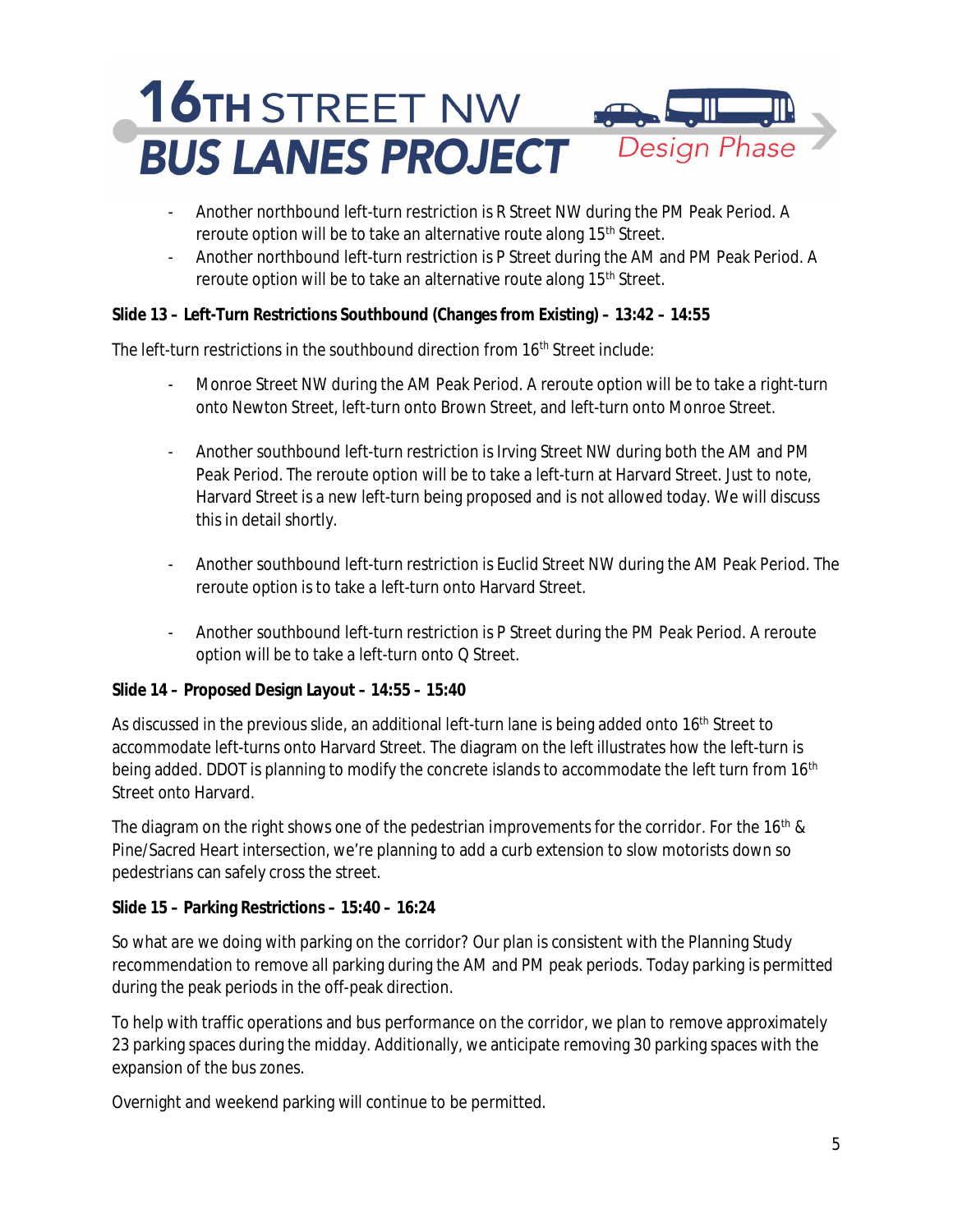**Slide 16 – Midday Parking Restrictions – 16:24 – 17:35**

Where will parking be restricted during the midday?

- · The midday parking restrictions include the following locations in the southbound direction:
	- Spring Road to Oak Street. We're proposing to remove 2 parking spaces.
	- Oak Street to Newton Street. We're proposing to remove 5 parking spaces.
	- Euclid Street to Crescent Place. We're proposing to remove 3 parking spaces.
	- U Street to T Street. We're proposing to remove 4 parking spaces.
	- T Street to S Street. We're proposing to remove 1 parking space.
	- Q Street to P Street. We're proposing to remove 1 parking space.
- · The midday parking restrictions include the following locations in the northbound direction:
	- U Street to T Street. We're proposing to remove 3 parking spaces.
	- S Street to R Street. We're proposing to remove 3 parking spaces.
	- P Street to O Street. We're proposing to remove 1 parking space.

**Slide 17 – Bus Stop Consolidation – 17:35 – 18:54**

Now we're going to talk about bus stop consolidation. But first, we'd like to provide some background on how we came up with our proposals for bus stop consolidation. DDOT sought the industry's guidance in helping us determine the bus stop spacing. As shown in the table below, the Transit Authority, WMATA, and the Transit Cooperative Research Program helped us to set-up the bus stop spacing standards.

The current bus stop spacing along 16<sup>th</sup> Street is approximately 7 bus stops per mile in the northbound direction and 6 bus stops per mile in the southbound direction. WMATA recommends bus stop spacing of 4-5 bus stops per mile. The Transit Cooperative Research Program Bus Rapid Transit guidelines for bus stop spacing for typical arterial streets is 1-4 bus stops per mile. With the proposed bus stop consolidation on  $16<sup>th</sup>$  Street, the spacing will be close to meeting the industry standard of 5 bus stops per mile.

**Slide 18 – Bus Stop Consolidation – 18:54 – 19:19**

There are 6 bus stops that will be consolidated. Two southbound bus stops: Lamont Street NW and V Street NW and 4 northbound bus stops: L Street NW, Q Street NW, V Street NW, and Lamont Street NW.

**Slide 19 – Bus Stop Consolidation – 19:19 – 20:00**

Why was the Newton Street bus stop removed from the bus stop consolidation list?

- · Over 70 percent of the comments received on bus stop consolidation were to maintain the Newton Street bus stop.
- · Newton Street was removed from the bus stop consolidation list due to the direct connectivity to the Mt. Pleasant neighborhood. It is the nearest bus stop to serve the Stoddard Baptist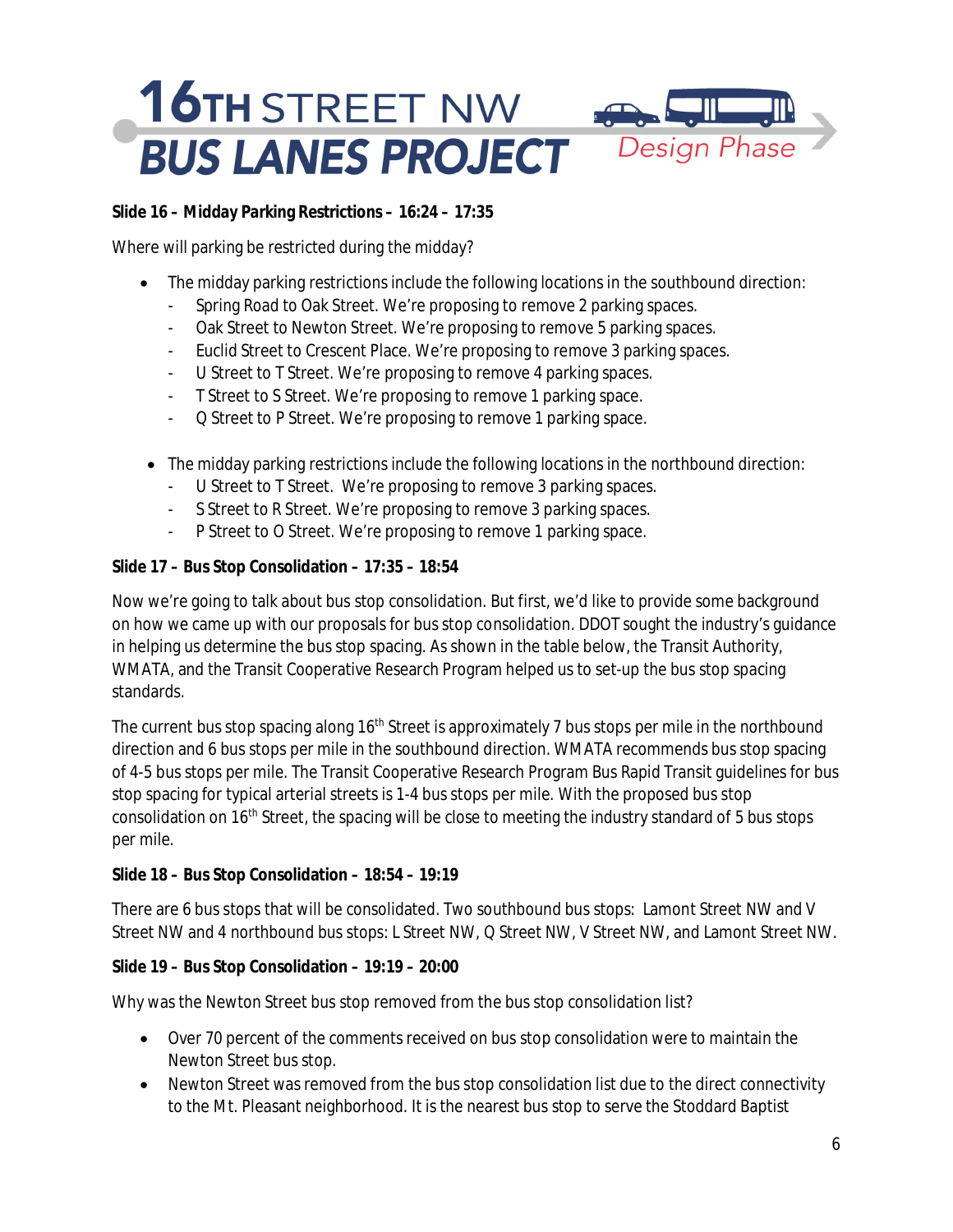Nursing Home, Bancroft Elementary School, and Thrive DC a nonprofit that serves the homeless community.

**Slide 20 – Bus Stop Consolidation - Northbound – 20:00 – 21:25**

Now we're going to go through in detail each of the bus stops that are proposed for consolidation and the improvements that DDOT will make to the adjacent stops.

We'll begin with the stops proposed for consolidation in the northbound direction.

- The bus stops proposed for removal in the northbound direction include Lamont Street, V Street, Q Street, and L Street.
- · For the Lamont Street bus stop consolidation, the closest bus stop is Park Road. The walk time is approximately 2 minutes or 1 block. The Park Road bus stop improvements include installing a second shelter at Park Road, relocating the street furniture and expanding the bus zone area, improving the pedestrian crossing at Sacred Heart Way and installing a second shelter at Irving Street.
- For the V Street bus stop consolidation, the closest bus stop is U Street. The walk time is approximately 3 minutes or 1.5 blocks. The U Street bus stop improvements include the installation of a second bus shelter at U Street.

**Slide 21 - Bus Stop Consolidation – Northbound - 21:25 – 22:13**

- · For the Q Street bus stop consolidation, the closest bus stop is P Street. The walk time is approximately 2.6 minutes/2 blocks. The improvements proposed at P Street bus stop include a second bus shelter at P Street.
- · For the L Street bus stop consolidation, the closest bus stop is M Street. The walk time is approximately 3.2 minutes or 1 block. The improvements proposed at M Street include a second shelter at M Street and relocating the street furniture, and installing a second bus shelter at Eye Street.

#### **Slide 22 – Bus Stop Consolidation – Southbound – 22:13 – 23:25**

The bus stops proposed for removal in the southbound direction include Lamont Street and V Street.

- · For the southbound Lamont Street bus stop consolidation, the closest bus stop is Irving Street. The walk time is approximately 2.5 minutes or 1 block. The Irving Street bus stop improvements include relocating the bus stop to better facilitate transfers to Columbia Heights metro station, installing a second bus shelter at Irving Street and expanding the bus zone area, also installing a second shelter at Park Road located directly north of Lamont Street.
- · For the southbound V Street bus stop consolidation, the closest bus stop is U Street. The walk time is approximately 3.1 minutes or 2 blocks. The U Street bus stop improvements include relocating the Crescent Place stop to south of the intersection, installing a bus shelter and relocating street furniture.